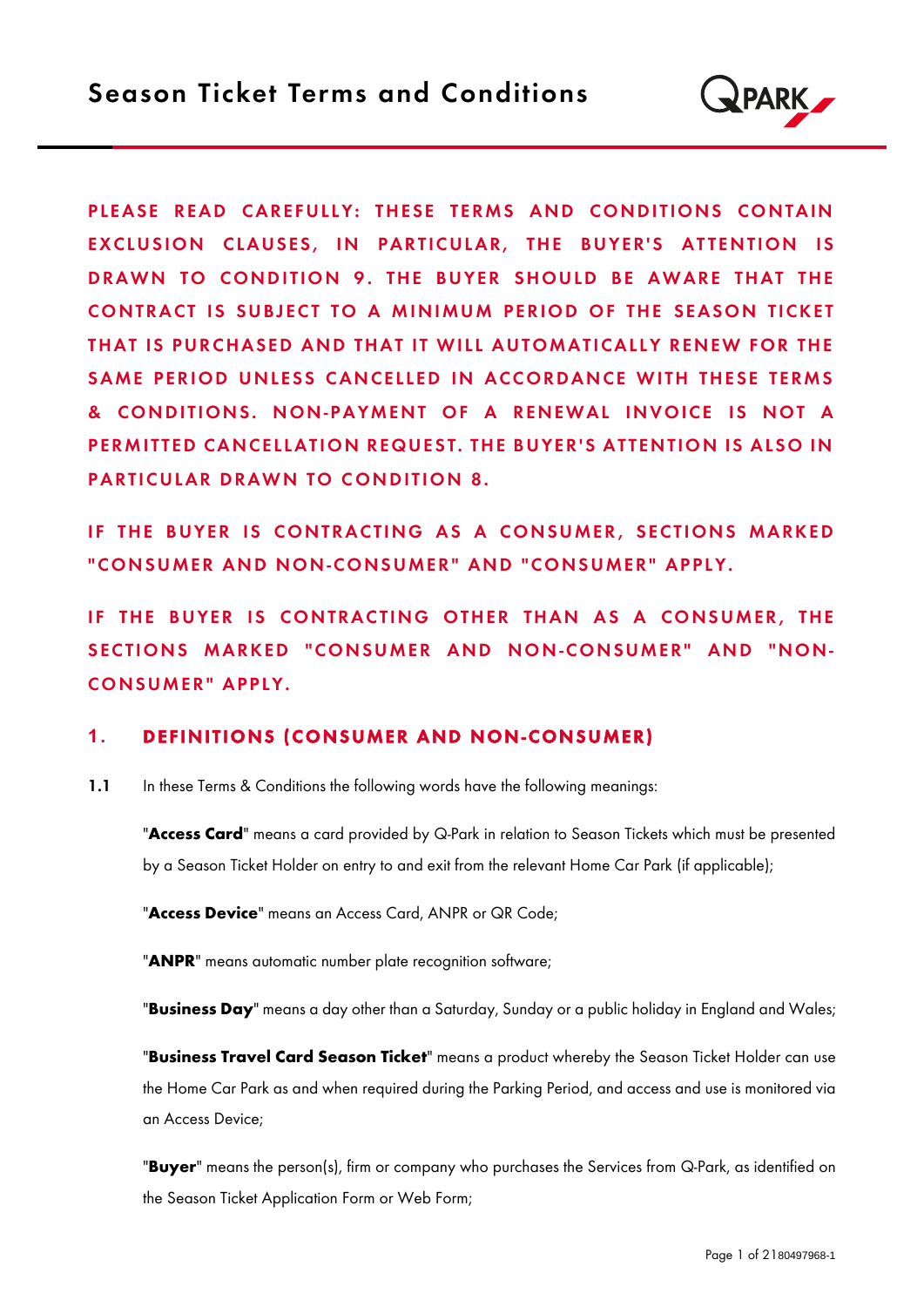

"Car Park Terms of Use" means the car park terms of use, applicable to the Q-Park Car Parks (as amended from time to time by Q-Park), a copy of which is set out at Appendix 1;

"Contract" means the contract made between Q-Park and the Buyer for the supply and purchase of the Services which incorporates the Terms & Conditions and the Car Park Terms of Use;

"Consumer" means a Buyer who is a natural person, and purchases the Services for personal use, rather than in the course of business;

**"Flexi Season Ticket"** means a product whereby the Season Ticket Holder can use the Home Car Park for a fixed number of hours of parking during the Parking Period, and access and use is monitored via an Access Device;

"Home Car Park" means the primary Q-Park Car Park that the Season Ticket gives the Season Ticket Holder access to, pursuant to the Services, as specified in the Season Ticket Application Form or Web Form;

"Nights and Weekends Season Ticket" means a product whereby the Season Ticket Holder can use the Home Car Park between 17:00 to 09:00 Monday to Friday and all day Saturday and Sunday (subject to the opening times of the Home Car Park) during the Parking Period, and access and use is monitored via an Access Device;

"Parking Period" means a period of 12 calendar months, 3 calendar months, or one calendar month as specified in the Season Ticket Application Form or Web Form, in each case commencing on the start date specified in the Season Ticket Application Form or Web Form, and each 12 calendar months, 3 calendar months, or one calendar month anniversary (as applicable) thereafter;

"Q-Park" means Q-Park Limited, company number 01721817, having its registered office at 1 East Parade, Leeds, LS1 2AD, who is the owner or occupier of the Q-Park Car Parks;

"Q-Park Address" means 1 East Parade, Leeds, LS1 2AD;

"Q-Park Car Park" means a Q-Park branded car park, and "Q-Park Car Parks" shall be construed accordingly;

"Q-Park Email" means: sales@q-park.co.uk;

"Q-Park Website" means www.q-park.co.uk;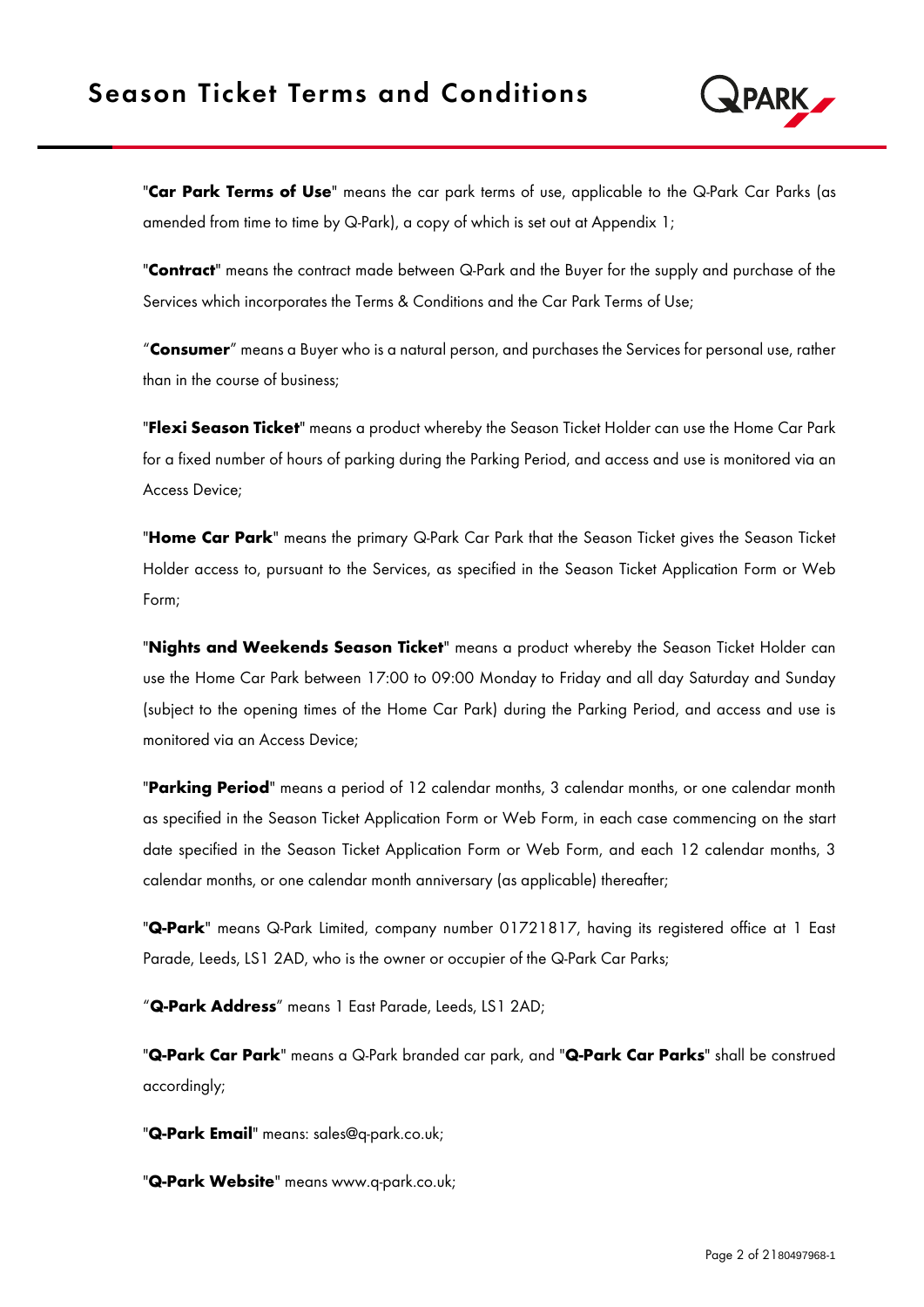

"**QR Code**" means a quick response barcode;

"Reserved Spacing" means reserved parking space(s) within the Home Car Park;

"Right of Withdrawal" means the right to cancel the Season Ticket purchase within 14 days of the day on which the Contract is formed;

"Season Ticket" means a Business Travel Card Season Ticket, Flexi Season Ticket, Nights and Weekends Season Ticket, Unlimited Season Ticket or Week Day Season Ticket, or any other season ticket product that may be introduced by Q-Park from time to time, in each case provided by Q-Park in accordance with the Terms & Conditions;

"Season Ticket Holder" the Buyer (where the Buyer is a natural person) or (where the Buyer is not a natural person) any person who is allocated the use of a Season Ticket by the Buyer;

"Season Ticket Application Form or Web Form" means the application form completed by the Buyer to request the Services, either in paper form or on the Q-Park Website;

"Services" means the provision of Season Ticket parking and the opportunity to park in accordance with the Terms & Conditions;

"Smart Upgrade" means the provision of parking at a non-Home Car Park during the days/times permitted by the Season Ticket;

"Terms & Conditions" means these terms and conditions, as amended from time to time in accordance with condition 2.6;

"**Unlimited Season Ticket**" means a product whereby the Season Ticket Holder can use the Home Car Park up to 24 hours a day, 7 days a week during the Parking Period (subject to the opening times of the Home Car Park), and access and use is monitored via an Access Device;

"Week Day Season Ticket" means a product whereby the Season Ticket Holder can use the Home Car Park up to 24 hours a day Monday to Friday (subject to the opening times of the Home Car Park) during the Parking Period, and access and use is monitored via an Access Device.

# **2. FORMATION OF CONTRACT AND APPLICATION OF TERMS &** CONDITIONS (CONSUMER AND NON-CONSUMER)

2.1 Completed Season Ticket Application Form or Web Forms should be signed and sent to the Q-Park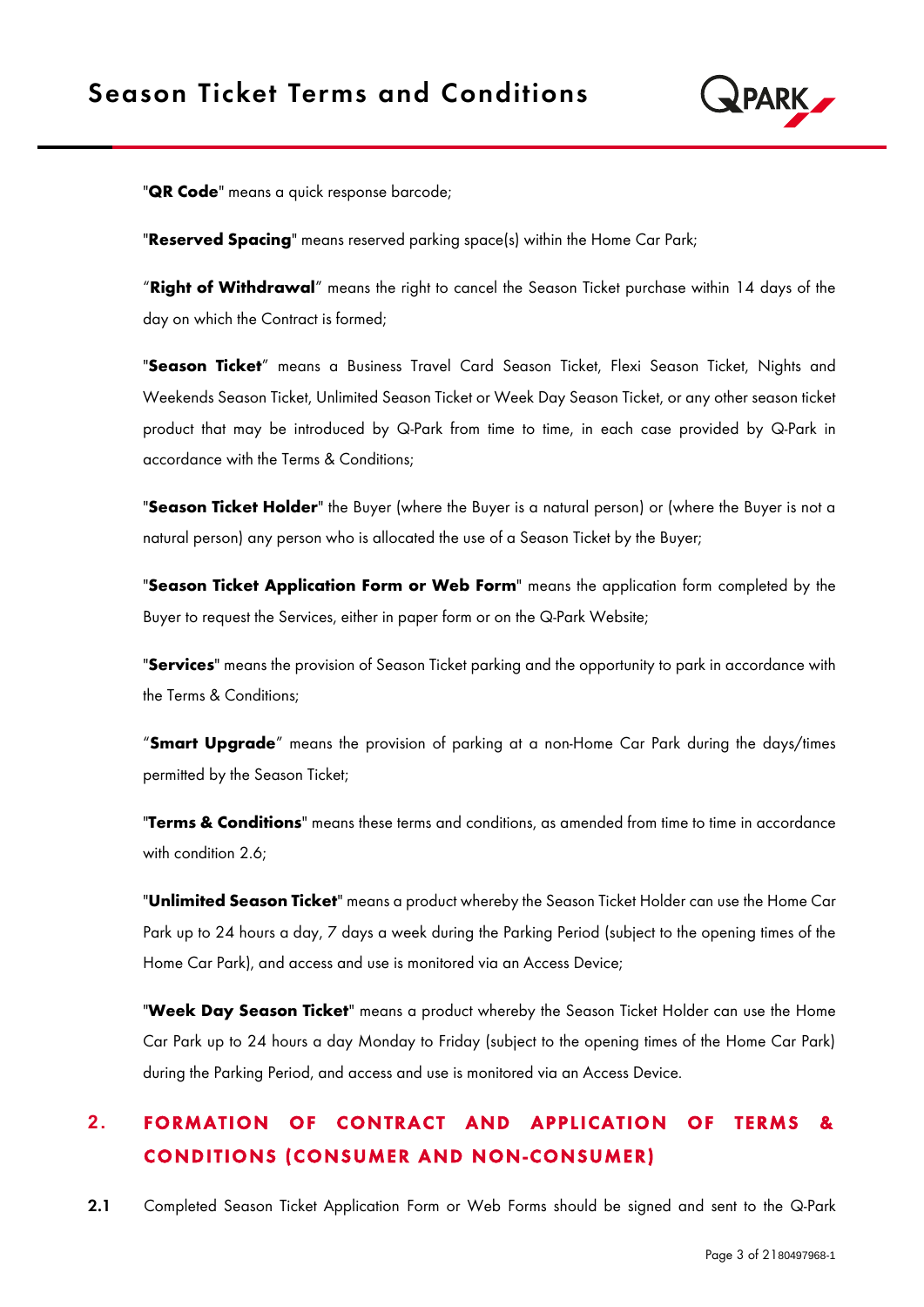

Address or Q-Park Email, if completed in paper form, or submitted via the Q-Park Website, if completed online. Each Season Ticket Application Form or Web Form submitted shall be deemed to be an offer by the Buyer to purchase Services based on the Terms & Conditions and the Car Park Terms of Use. The issuing of, or access to, a Season Ticket Application Form or Web Form by Q-Park will not, under any circumstances, constitute an offer by Q-Park and shall be considered merely as an invitation to treat for contracting purposes. No Season Ticket Application Form or Web Form submitted by the Buyer shall be deemed to be accepted by Q-Park until the Buyer is informed by Q-Park that the Access Card(s) is/are ready for collection (if applicable), or otherwise that access to the Home Car Park is available from the start date set out in the Season Ticket Application Form or Web Form (or such other start date as notified by Q-Park to the Buyer if the proposed start date suggested by the Buyer in the Season Ticket Application Form or Web Form is not appropriate, in Q-Park's opinion, for whatever reason), and following such action, the Contract shall commence on the start date set out in the Season Ticket Application Form or Web Form or other start date notified by Q-Park. If the Buyer's offer is not accepted there will be no contract between Q-Park and the Buyer.

- 2.2 By making an offer to Q-Park the Buyer is deemed to have confirmed that:
	- (a) all the information provided by the Buyer is correct;
	- (b) the Buyer, if a natural person, is at least 18 years old;
	- (c) the Buyer is legally capable of entering into a binding contract.
- 2.3 The Buyer shall comply with the Terms & Conditions and the Car Park Terms of Use, and shall procure, where applicable, that all Season Ticket Holders comply with them.
- 2.4 Any Contract changes required during the Parking Period, including, without limit, changes to Buyer details or Season Ticket product, will incur an administration charge of £35 plus VAT, which the Buyer must pay.
- 2.5 The Terms & Conditions and the Car Park Terms of Use apply to the Contract to the exclusion of all other terms and conditions the Buyer seeks to impose or incorporate (including, without limit, any terms or conditions which the Buyer purports to apply under any purchase order, confirmation of Season Ticket Application Form or Web Form or other document), or which are implied by trade, custom, practice or course of dealing.
- 2.6 Any proposed variation to the Terms & Conditions or the Car Park Terms of Use by the Buyer shall have no effect unless expressly agreed in writing and signed by an authorised representative of Q-Park. Q-Park shall be entitled to amend the Terms and Conditions and the Car Park Terms of Use from time to time, and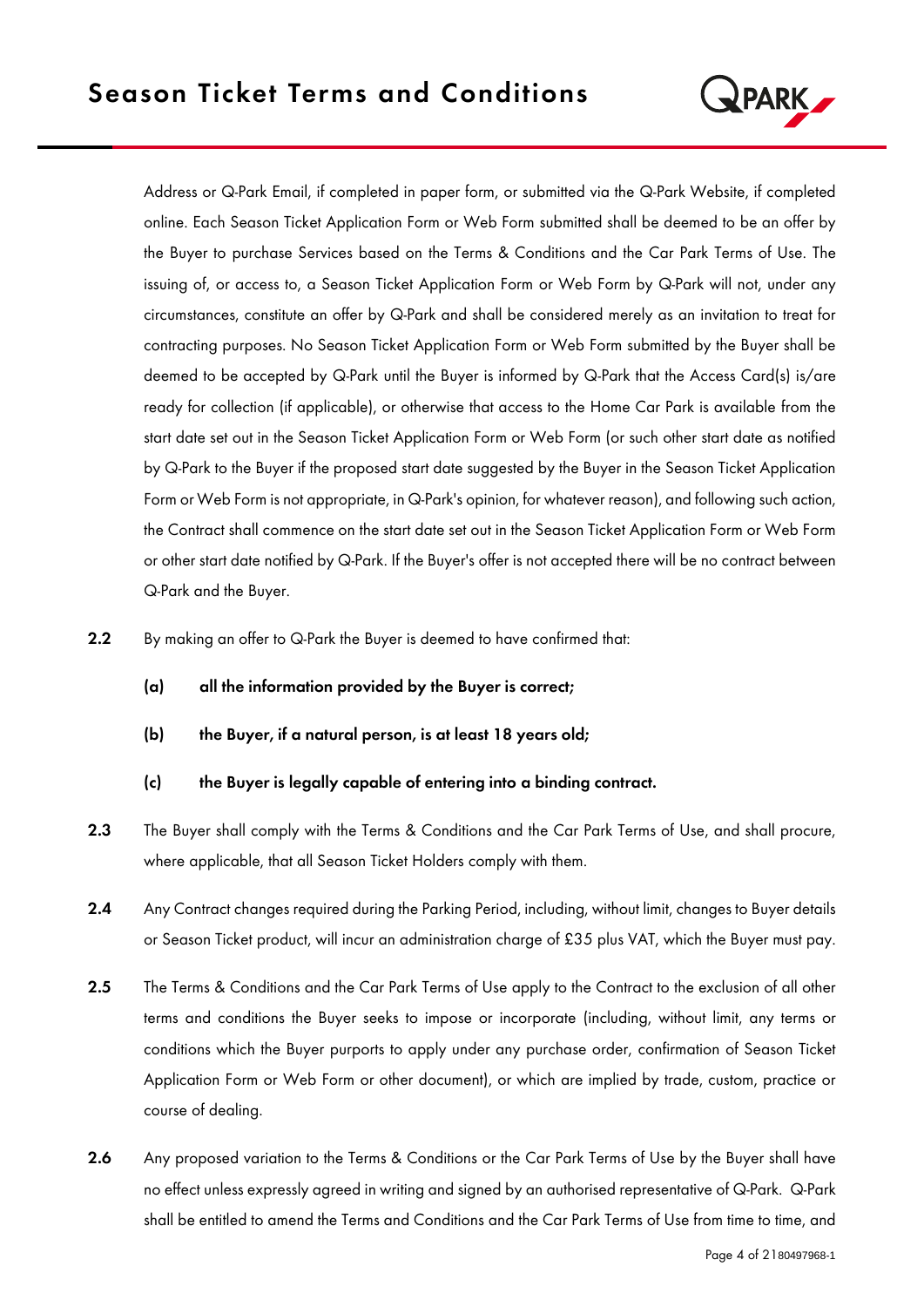

shall notify the Buyer of any material changes.

## **3. SERVICES (CONSUMER AND NON-CONSUMER)**

- 3.1 Q-Park will provide the opportunity to park in the Home Car Park.
- 3.2 A Season Ticket does not guarantee the Buyer a parking space in the Home Car Park. In the event Q-Park cannot provide a parking space in the Home Car Park for whatever reason, the Buyer will be directed to an alternative Q-Park Car Park. The Buyer does not have a designated car parking space or spaces in the Home Car Park, unless Reserved Spacing has been purchased by the Buyer in addition to the Season Ticket.
- 3.3 The Buyer acknowledges that it is not granted exclusive possession, nor any form of lease, licence or other property right in respect of the Home Car Park or any other Q-Park Car Park.
- 3.4 Q-Park reserves the right to withdraw or suspend the Services at any time for essential maintenance work. In these circumstances, the Buyer will have the option to park in another Q-Park Car Park at no additional cost or, if that is not possible, to receive a pro-rata refund for the days the Home Car Park is unavailable.

## **4. CHARGES (CONSUMER AND NON-CONSUMER)**

- 4.1 Prices for the Services are available on the Q-Park Website, or on request by writing to the Q-Park Address or Q-Park Email. The prices may change from time to time. Any price increase will be notified to the Buyer in writing and will take effect from the next Parking Period. If the Buyer does not wish to pay the increased price for the Services, it may cancel the Contract in accordance with condition 8.2.
- 4.2 If the price completed by the Buyer on the Season Ticket Application Form or Web Form is incorrect or has changed, the Buyer will be asked to resubmit the Season Ticket Application Form or Web Form with the correct price details, or will be asked to agree to the change in price via email.
- 4.3 All prices given are exclusive of VAT, unless otherwise specified. Q-Park shall include on its invoice any VAT payable by the Buyer in relation to the Contract.
- 4.4 Notwithstanding condition 4.1, a number of different prices for different Q-Park Car Parks are offered and it is always possible that, despite efforts made, some of the pricing may be incorrect. Q-Park will normally verify prices, and where the correct price is less than the stated price, Q-Park will charge the lower amount. If the correct price is higher than the stated price, Q-Park may, at its absolute discretion, contact the Buyer for instructions, or reject the Buyer's offer and notify the Buyer of such rejection. Q-Park is under no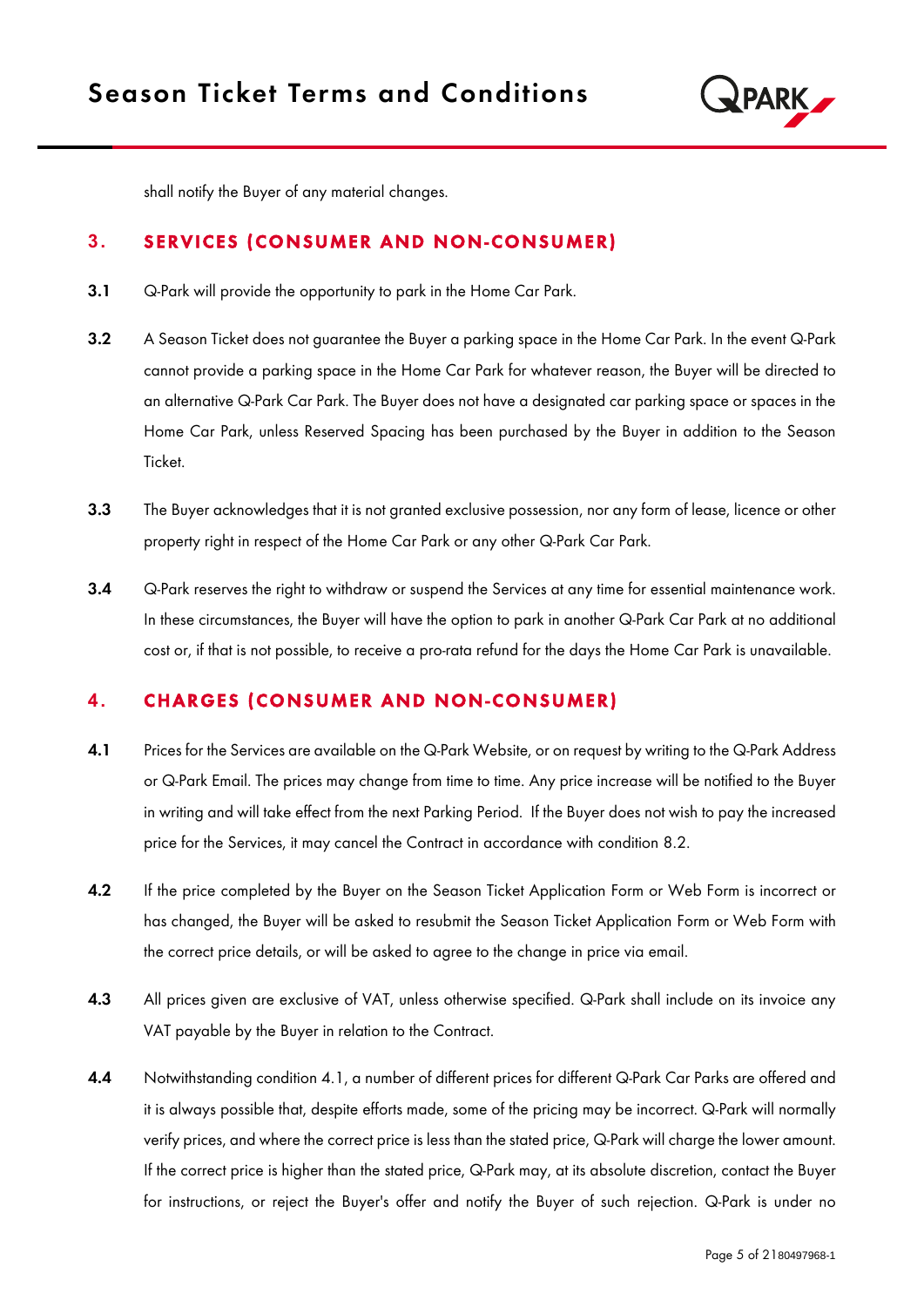

obligation to provide the Services to the Buyer at the incorrect (lower) price, even if the Access Card is issued or access to the Home Car Park is otherwise provided (as applicable).

4.5 In relation to the Flexi Season Ticket, Nights and Weekends Season Ticket and Week Day Season Ticket, if a Season Ticket Holder exceeds the fixed or restricted hours purchased in any Parking Period, the Buyer will be charged for all hours (or part hours) the Services are provided beyond the fixed or restricted hours in accordance with the Home Car Park's standard price tariffs.

## **5. RIGHT OF WITHDRAWAL (aka COOLING OFF PERIOD)**

#### **CONSUMER**

- 5.1 The Buyer has the right to withdraw from the Contract, without stating reasons, within 14 days from the day after Q-park accept the Buyer's Season Ticket Application Form or Web Form, in accordance with condition 2.1 ("Cooling Off Period").
- 5.2 To exercise the Right of Withdrawal, the Buyer must inform Q-Park of their decision to withdraw from the Contract by sending a written notice in accordance with condition 12.
- 5.3 The notice in which the Buyer communicates their decision to withdraw from the Contract must have been sent to Q-Park before the Cooling Off Period has expired, and will be deemed to be effective from the date received by Q-Park ("Contract End Date").
- 5.4 If the Buyer validly withdraws from the Contract, Q-Park shall refund the Buyer the portion of any payments made by them for the Services relating to the period after the Contract End Date, without delay, and in any event, not later than 14 days after Q-Park is informed of the Buyer's decision to withdraw from the Contract. For the avoidance of doubt, Q-Park shall not refund the Buyer for any period during the Cooling Off Period in which they were receiving the Services.
- 5.5 Q-Park shall repay the Buyer by the same means of payment with which the Buyer effected the original transaction, unless the Buyer has expressly agreed otherwise; in any event, the Buyer shall not be charged for such repayment.

# **6. PAYMENT (CONSUMER AND NON-CONSUMER)**

- 6.1 All payments due should be made to Q-Park.
- 6.2 No payments shall be deemed to have been received until Q-Park has received payment in cleared funds.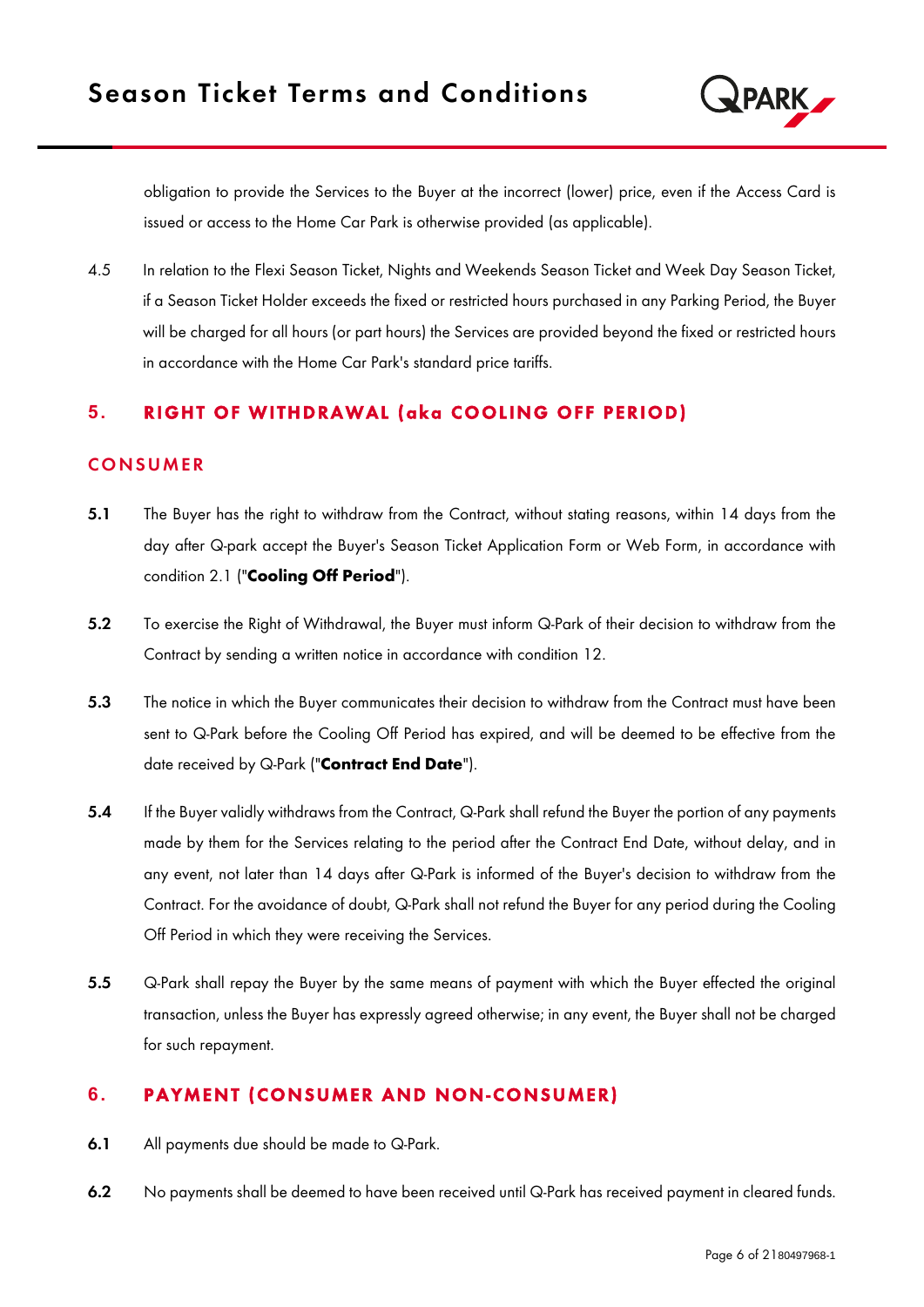

- 6.3 Flexi Season Tickets, Nights and Weekends Season Tickets, Unlimited Season Tickets and Week Day Season Tickets are payable in advance of each Parking Period (in full) by direct debit. Business Travel Card Season Tickets are payable at the end of each month throughout the Parking Period, by such payment methods as detailed in the invoice. All invoices are payable within 14 days of the date of the invoice.
- 6.4 G-Park reserves the right to deny access to the Home Car Park, or any other Q-Park Car Park (as applicable), and cancel the Contract in accordance with condition 8.6(a), if:
	- (a) in relation to Season Tickets that are payable in advance, payment is not received in full prior to the commencement of a Parking Period; and
	- (b) in relation to Season Tickets that are payable at the end of each month throughout a Parking Period, payment is not received within 14 days of the date of the monthly invoice.
- 6.5 If the Buyer incurs parking charges during the period when the Season Ticket has not been issued or access has been denied in accordance with this condition 6, no refund will be given. The Season Ticket block will be removed and/or the Season Ticket issued when cleared funds are received for the full outstanding amount.
- 6.6 If the Buyer fails to pay Q-Park any sum due pursuant to the Contract, the Buyer will be liable to pay the full amount due for the Services together with interest from the due date for payment at an annual rate of 4% above the base lending rate of NatWest Bank plc, accruing on a daily basis until payment is made, whether before or after judgment.

#### N ON-CO NS UMER

- 6.7 All payments payable to Q-Park under the Contract shall become due immediately upon termination of the Contract for whatever reason, notwithstanding any other provision in the Contract.
- 6.8 The Buyer shall make all payments due under the Contract without any deduction, whether by way of set off, counterclaims, discount, abatement or otherwise.

# **7. ACCESS DEVICES (CONSUMER AND NON-CONSUMER)**

- 7.1 This condition 7 applies to Access Card and QR Code Access Devices only.
- 7.2 Upon receipt of an Access Device, the Buyer will be responsible for that Access Device, in relation to any loss or damage of that Access Card, or use of it in breach of the Contract.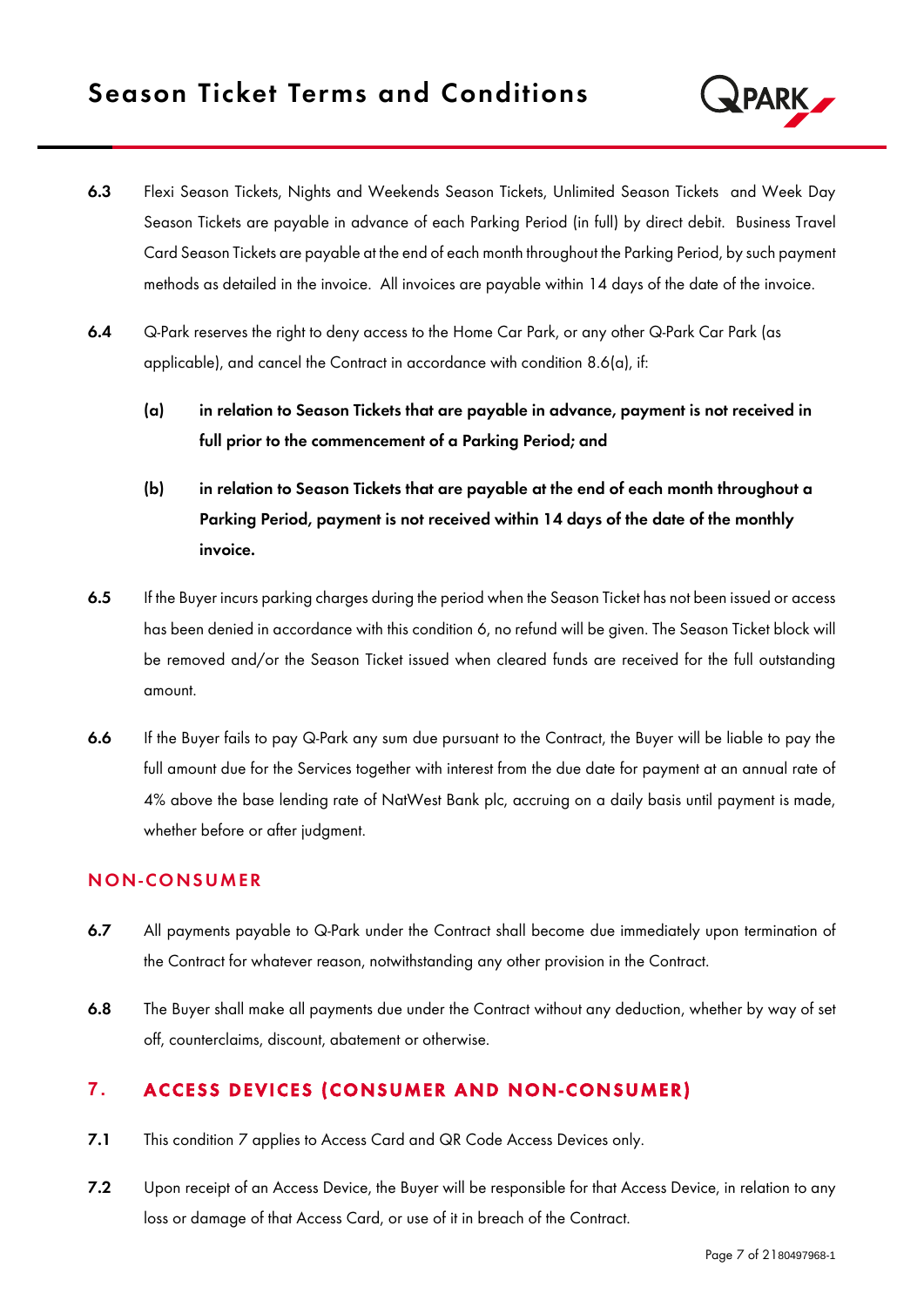

- 7.3 Access Devices remains the property of Q-Park at all times.
- 7.4 Entrance to the Home Car Park and/or any other Q-Park Car Park pursuant to a Smart Upgrade (as applicable) without the Access Device, means that normal daily tariffs at the Home Car Park and/or any other Q-Park Car Park will apply, and no refunds will be given.
- 7.5 In the event of loss or damage to the Access Device due to the act or omission of the Buyer or Season Ticket Holder, the Buyer will be charged £25 for a replacement Access Device.
- 7.6 In the event of loss or damage to the Access Device, or if the Access Device does not work, in each case due to the act or omission of Q-Park, the Buyer will be provided with another Access Device free of charge. If the Buyer has had to pay upfront for parking in the Home Car Park due to any of the circumstances set out in this condition 7.6, a refund will be provided upon production of valid receipts to Q-Park.

#### **CONSUMER**

7.7 Access Cards may only be used by the Buyer and are not transferable.

#### N ON-CO NS UMER

7.8 An Access Device may not be assigned, transferred charged or dealt with in any way by the Buyer or a Season Ticket Holder, and may only be used by the relevant Season Ticket Holder(s). The Buyer is required to keep an up to date list of the names of the Season Ticket Holder(s), and the Access Device(s) allocated to each Season Ticket Holder.

#### **8. TERM AND TERMINATION (CONSUMER AND NON-CONSUMER)**

- 8.1 The Contract will, after the expiry of the Parking Period, automatically continue for successive Parking Periods, unless terminated in accordance with this condition 8.
- 8.2 THE BUYER SHOULD BE AWARE THAT THE CONTRACT IS SUBJECT TO A MINIMUM PARKING PERIOD AND THAT IT WILL AUTOMATICALLY RENEW AFTER THAT ON AN ANNIVERSARY BASIS UNLESS TERMINATED IN ACCORDANCE WITH THE TERMS & CONDITIONS. IF APPLICABLE, THE BUYER WILL RECEIVE THE INVOICE FOR THE NEXT PARKING PERIOD AROUND 21 DAYS BEFORE THE THEN CURRENT PARKING PERIOD EXPIRES (WHERE THE PARKING PERIOD IS FOR ONE CALENDAR MONTH), AND 30 DAYS BEFORE THE THEN CURRENT PARKING PERIOD EXPIRES (WHERE THE PARKING PERIOD IS FOR THREE OR TWELVE CALENDAR MONTHS). IF THE BUYER DOES NOT WANT THE SERVICES TO CONTINUE BEYOND A PARKING PERIOD, THE BUYER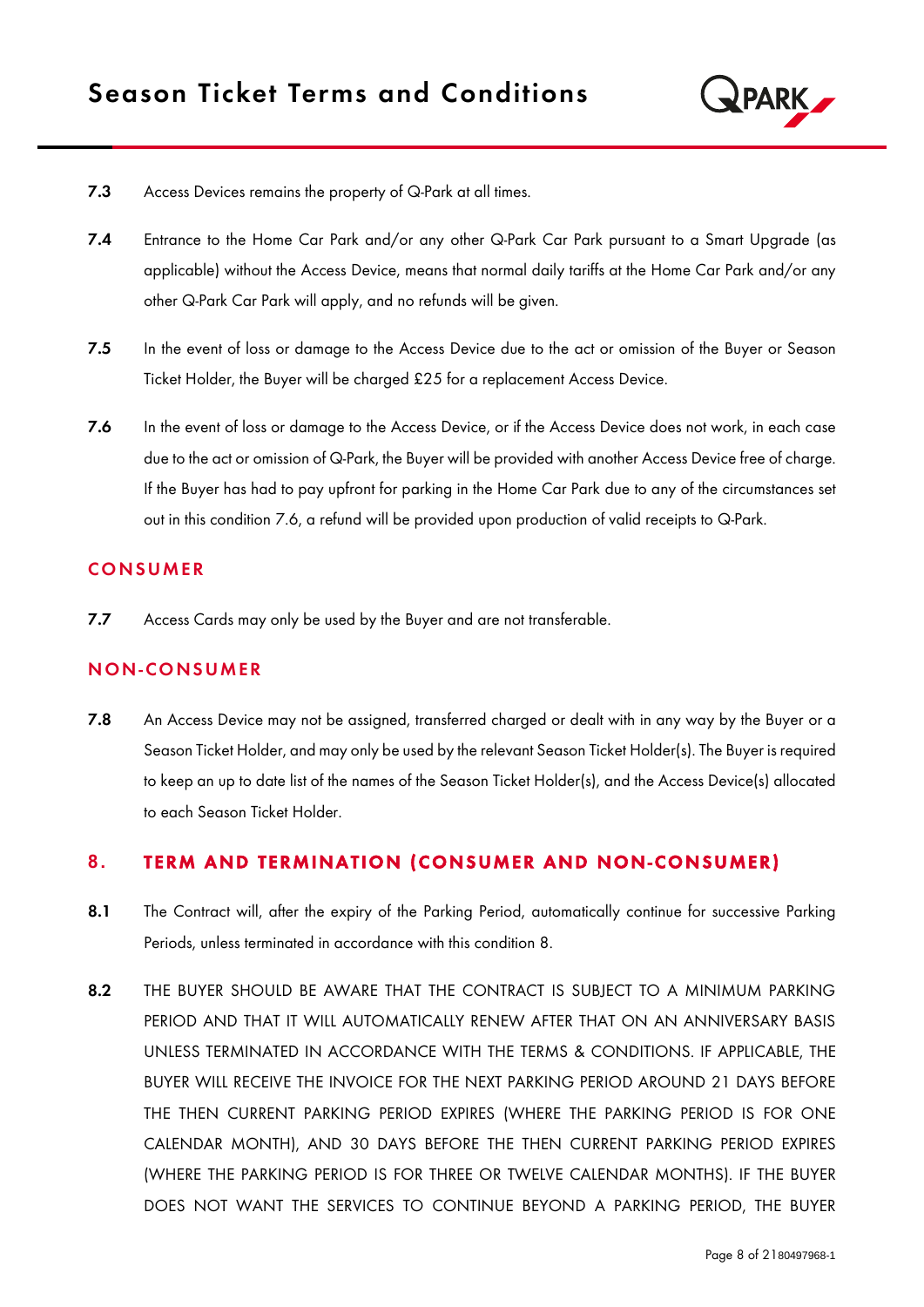

#### SHOULD TERMINATE THE CONTRACT IN ACCORDANCE WITH THIS CONDITION 8.

- 8.3 The Buyer may terminate the Contract by giving Q-Park at least one calendar month's notice in writing to expire no later than the last day of the then current Parking Period, confirming that it wants to terminate the Contract. In such circumstances the Contract will terminate at the end of the then current Parking Period. If the written notice expires after that date, then the Contract shall continue for a further Parking Period and will terminate at the end of that further Parking Period. The Buyer should retain proof of terminating the Contract in accordance with this condition.
- 8.4 Q-Park may terminate the Contract at any time if, in its opinion, termination is necessary (including, but not limited to, extensive work in the Home Car Park or sale of the business), by providing 30 days' written notice confirming its intention to terminate the Contract. In the case of termination in accordance with this condition, the Contract will terminate on the expiry of the 30 days' notice period. If the Contract will end prior to the end of the Parking Period, Q-Park will provide a pro-rata refund for the remaining days of the Parking Period (calculated from the date on which the Contract ends).
- 8.5 Written notice of termination must be sent in accordance with condition 12.
- 8.6 Either party shall be entitled to terminate the Contract immediately by giving written notice to the other party if:
	- (a) the other party fails to pay any sum due under the Contract within 30 days of written notification that payment is due;
	- (b) the other party commits a material breach of any of the provisions of the Contract, and in the case of a breach which is capable of remedy, fails to remedy the same within 60 days after receipt of written notice giving particulars of the breach and requiring it to be remedied;
	- (c) the other party persistently breaches any provisions of the Contract;
	- (d) an interim order is applied for or made, or a voluntary arrangement approved, or a petition for a bankruptcy order is presented or a bankruptcy order is made against the other party, or a receiver or trustee in bankruptcy is appointed over the other party's estate or a voluntary arrangement is proposed or approved or an administration order is made, or a receiver or administrative receiver is appointed over any of the other party's assets or undertakings, or a winding-up resolution or petition is passed or presented (otherwise than for the purposes of solvent reconstruction or amalgamation)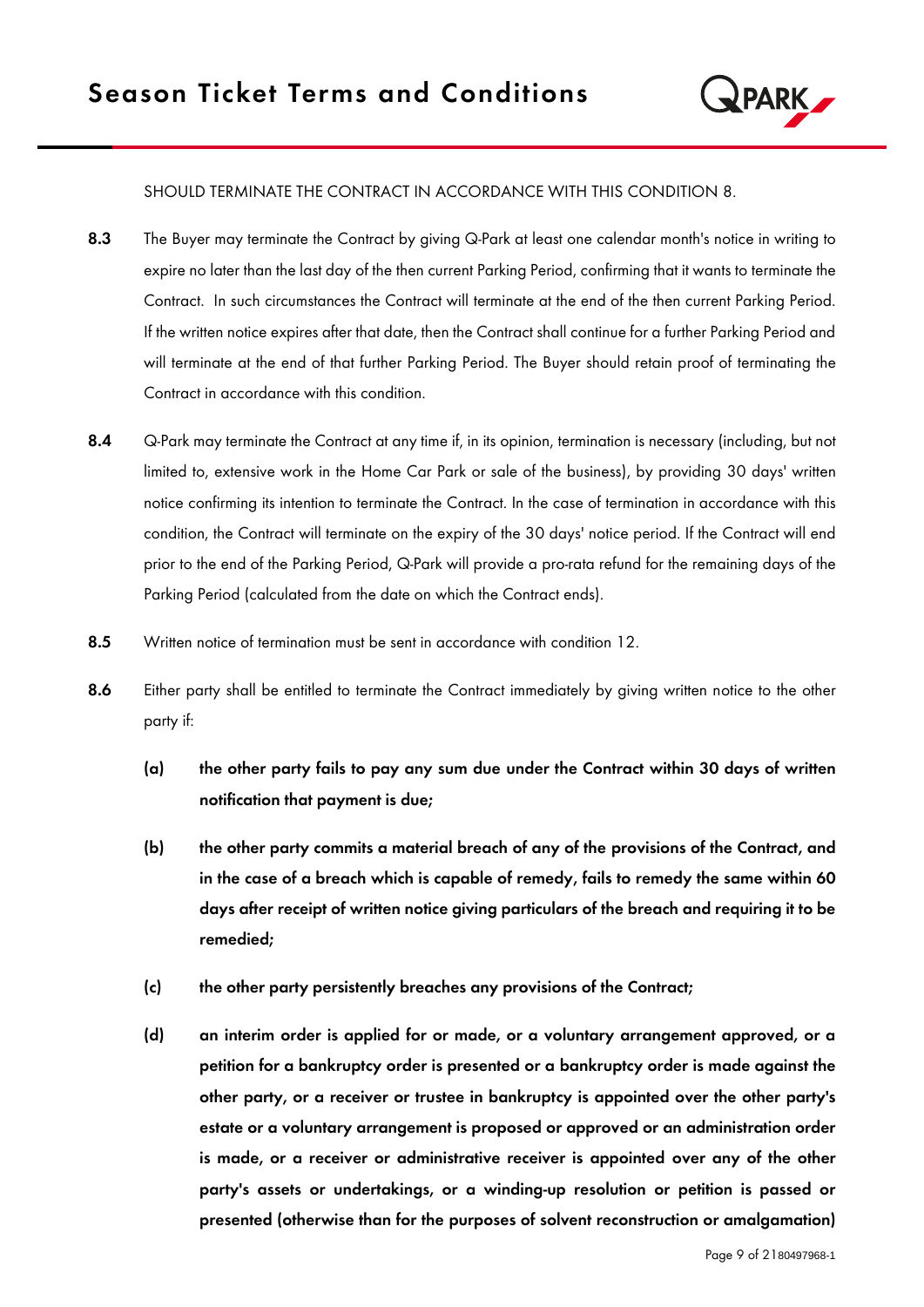

or any circumstances arise which entitle the court or a creditor or the company (where the other party is a company) or its directors to appoint a receiver, administrative receiver or administrator or to present a winding-up petition or make a winding-up order, or other similar or equivalent action is taken against or by the other party by reason of its insolvency or in consequence of debt.

8.7 If the Contract is terminated by Q-Park in accordance with condition 8.6 the Buyer shall not be entitled to a refund of any charges paid by the Buyer in relation to the provision of the Services. If the Contract is terminated by the Buyer in accordance with condition 8.6 the Buyer shall be entitled to a refund of any charges paid by the Buyer in relation to the provision of the Services relating to the period after the termination date.

# **9. LIMITATION OF LIABILITY**

## **CONSUMER**

- 9.1 Q-Park will provide the Services to the Buyer with reasonable care and skill.
- 9.2 G-Park does not accept responsibility for business losses.
- 9.3 If Q-Park fails to comply with the Contract, it is responsible for loss or damage the Buyer suffers that is a foreseeable result of Q-Park breaking the Contract or failing to use reasonable care and skill, but Q-Park are not responsible for any loss or damage that is not foreseeable. Loss or damage is foreseeable if either it is obvious that it will happen or if, at the time the Contract was made, both the Buyer and Q-Park knew it might happen.
- 9.4 Q-Park's total liability arising under or in connection with the Contract, whether due to Q-Park's negligence, its breach of the Contract or any other cicumstances, in respect of any loss or damage to a Buyer's vehicle or other property, and any other loss or damage the Buyer may suffer, is limited to £1,000.
- 9.5 Q-Park does not exclude or limit in any way its liability to the Buyer where it would be unlawful to do so. This includes liability for death or personal injury caused by Q-Park's negligence or the negligence of its employees, agents or subcontractors; for fraud or fraudulent misrepresentation; or for breach of the Buyer's legal rights in relation to the Services.
- 9.6 The Buyer's statutory rights as a Consumer are not affected.

#### N ON-CO NS UMER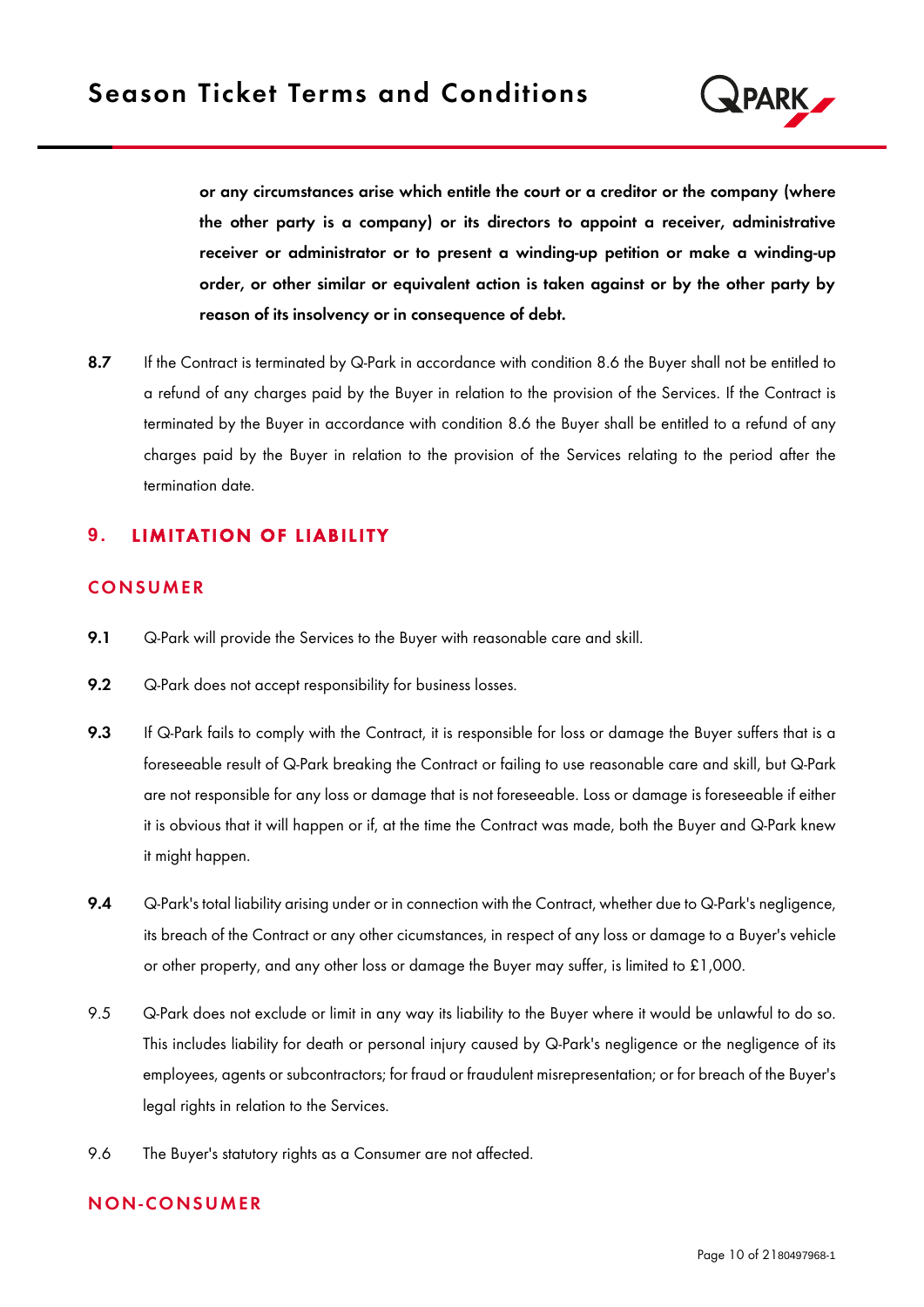

- 9.7 Q-Park will provide the Services to the Buyer with reasonable care and skill.
- 9.8 All conditions, warranties or other terms which might be implied or incorporated into the Contract or any collateral contract, whether by statute, common law or otherwise, are hereby excluded, including, without limitation, the implied conditions, warranties or other terms as to satisfactory quality, fitness for purpose and the use of reasonable skill and care.
- 9.9 Subject to condition 9.10:
	- (a) Q-Park's total aggregate liability, arising under or in connection with the Contract or any collateral contract, whether in contract, tort (including negligence), breach of statutory duty or otherwise for loss of or damage to the Buyer's or a Season Ticket Holder's tangible property, and for all other claims, shall not exceed £1,000.
	- (b) Q-Park shall under no circumstances whatever be liable, whether in contract, tort (including negligence), breach of statutory duty, or otherwise, for:
		- (i) any indirect, special, or consequential loss or damage;
		- (ii) any loss of profits, anticipated profits, revenue or business opportunities;
		- (iii) loss of, or damage to, goodwill;
		- (iv) loss of production or data,

in each case arising as a direct or indirect result of the relevant claim.

9.10 The exclusions or limitations on liability in the Contract shall apply to the fullest extent permissible at law, but Q-Park does not exclude liability for death or personal injury caused by the negligence of Q-Park, its officers, employees, contractors or agents, for fraud or fraudulent misrepresentation, for breach of the obligations implied by section 12 Sale of Goods Act 1979 or section 2 Supply of Goods and Services Act 1982, or for any other liability which may not be excluded by law.

## 10. ASSIGNMENT

## **CONSUMER**

10.1 The Buyer shall not be entitled to transfer the Contract or any part of it to someone else, unless they have Q-Park's express written consent (such consent not to be unreasonably withheld). Q-Park may transfer the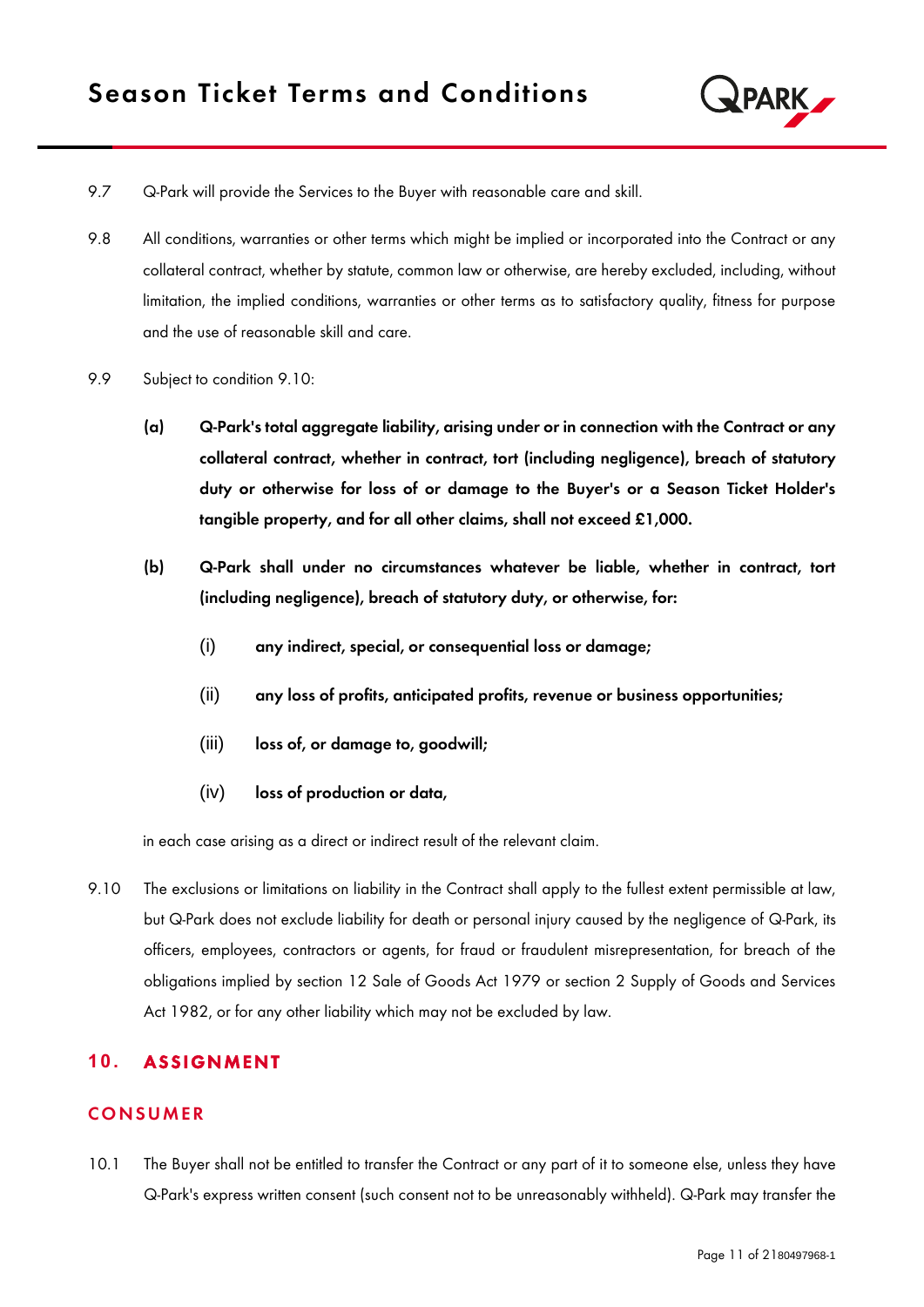

Contract to a different organisation who will then be responsible for the supply of the Services. Q-Park will notify the Buyer in writing if this happens and will ensure that the Buyer will not be disadvantaged by such a transfer.

### N ON-CO NS UMER

10.2 Q-Park may at any time assign, transfer, charge, subcontract or deal in any other manner with any or all of its rights and obligations under the Contract or any part of it. The Buyer shall not assign, transfer, charge, subcontract, or deal in any other manner with any or all of its rights and obligations under the Contract or any part of it.

# **11. EVENTS BEYOND REASONABLE CONTROL (CONSUMERS AND NON-**CONSUMERS)

Neither party shall be liable for any failure or delay in performance of any of its obligations under the Contract (other than a failure to pay any sum due) if it is prevented from or delayed in the carrying out of its obligations under the Contract due to circumstances beyond its reasonable control, including, without limitation, acts of God, governmental actions, guidance or recommendations, national emergency, riot, civil commotion, fire, explosion, flood, epidemic or pandemic, lock-outs, strikes or other labour disputes (whether involving its own workforce or a third party's), and the party affected by such force majeure event shall have a reasonable extension of time in which to fulfill its obligations under the Contract.

## **12. COMMUNICATIONS (CONSUMER AND NON-CONSUMER)**

- 12.1 All notices and other communications between the parties about the Contract must be in writing and delivered by hand or sent by pre-paid first class post or email:
	- (a) in case of communication to Q-Park, to the Q-Park Address, or Q-Park Email, or such other address or email address as shall be notified to the Buyer by Q-Park in accordance with this condition; or
	- (b) in the case of communications to the Buyer to the registered office address of the Buyer (if it is a company), or otherwise to the address of the Buyer set out in the Season Ticket Application Form or Web Form, or email address set out in the Season Ticket Application Form or Web Form, or in each case, such other address or email address as shall be notified to Q-Park by the Buyer in accordance with this condition.
- 12.2 Notices or other communications shall be deemed to have been received: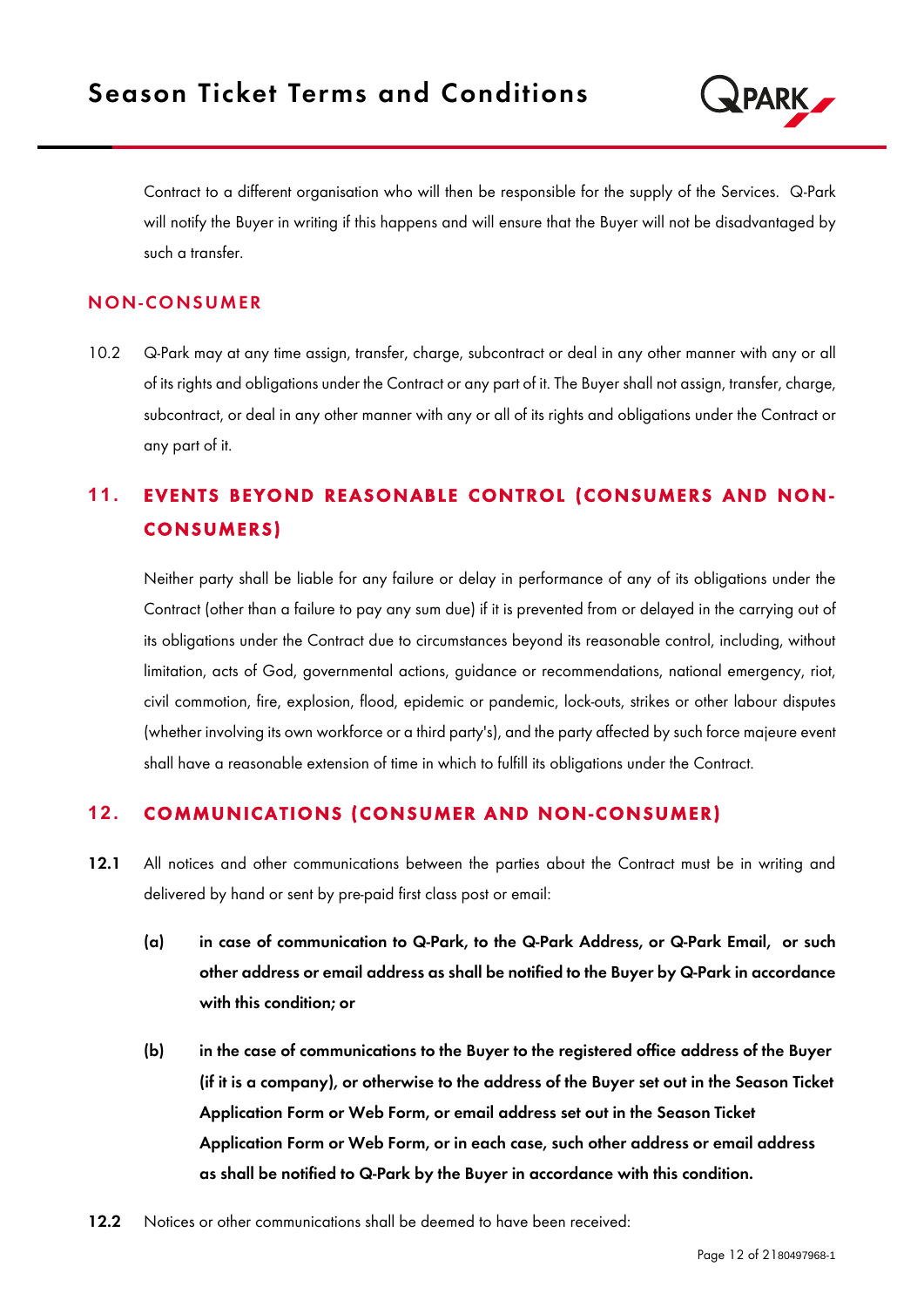

- (a) if delivered by hand on a Business Day, on the day of delivery and if not delivered on a Business Day on the next Business Day;
- (b) if sent by pre-paid first class post, at 09:00 on the second Business Days after posting (excluding the day of posting);
- (c) if sent my email, at 09:00 on the next Business Days after transmission.

## **13. DATA PROTECTION (CONSUMER AND NON-CONSUMER)**

Any information provided by the Buyer to Q-Park will be used solely for the purpose of the provision of the Services by Q-Park. Information on how Q-Park use the Buyer's personal data (if any) is set out in Q-Park's Privacy Notice, which can be found at [https://www.q-park.co.uk/en-gb/privacy-statement/.](https://protect-eu.mimecast.com/s/9--TC6yRUEDNrjh5IFbW?domain=q-park.co.uk/)

## 14. COMPLAINTS (CONSUMER AND NON-CONSUMER)

Any complaints about the Services should be sent in writing to the Q-Park Address or Q-Park Email, marked for the attention of the Customer Services Manager.

## **15. GENERAL (CONSUMER AND NON-CONSUMER)**

- 15.1 Each right or remedy of the parties under the Contract shall be in addition to any other right or remedy of the parties under law.
- 15.2 The Buyer shall only use the Services for lawful purposes and in accordance with all applicable laws.
- 15.3 If there is an inconsistency or conflict between any of the provisions of the Terms & Conditions and the Car Park Terms of Use, the following order of precedence shall apply:
	- (a) the Terms & Conditions, then;
	- (b) the Car Park Terms of Use.

#### **CONSUMER**

- 15.4 The Contract is between Q-Park and the Buyer. Nobody else can enforce it and neither party will need to ask anybody else to sign-off on ending or changing it.
- 15.5 If a court or other authority decides that some of the Terms & Conditions are unlawful, the rest will continue to apply.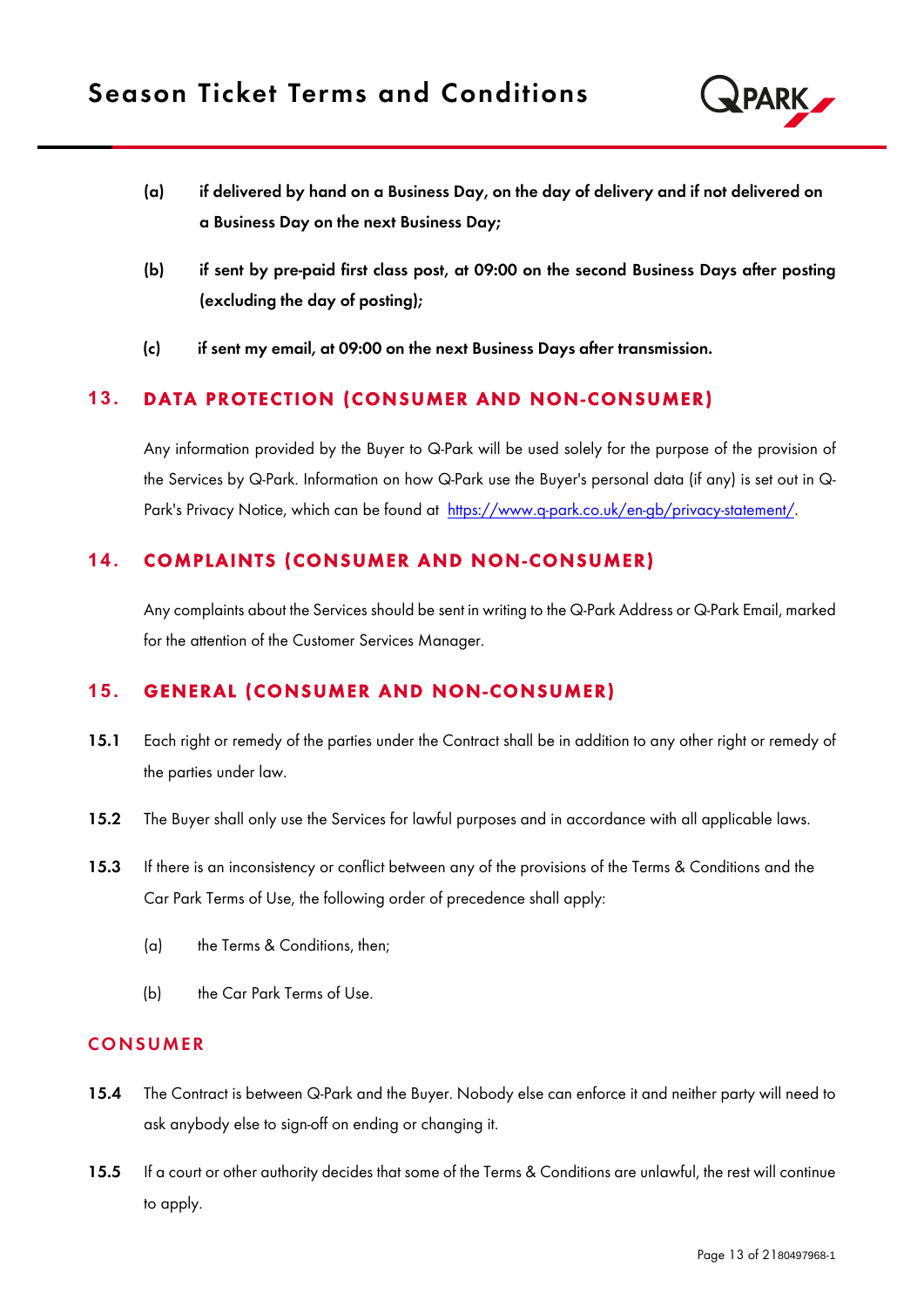

- 15.6 If a party delays in enforcing the Contract, it can still enforce it later.
- 15.7 The Contract is governed by English law and wherever the Buyer lives they can bring a claim against Q-Park in the English courts. If a Buyer lives in Wales, Scotland or Northern Ireland, they can also bring a claim against Q-Park in the courts of the country they live in. Q-Park can claim against the Buyer in the courts of the country the Buyer live in.

#### N ON-CO NS UMER

- 15.8 A person who is not a party to the Contract shall not have any rights under or in connection with it pursuant to the Contract (Rights of Third Parties Act) 1999. The parties do not need the consent of any other person to terminate or rescind the Contract or agree any variation, waiver or settlement of the Contract.
- 15.9 If any provision of the Contract is or becomes invalid, illegal or unenforceable, it shall be deemed modified to the minimum extent necessary to make it valid, legal and enforceable. If such modification is not possible, the relevant provision shall be deemed deleted. Any modification or deletion of a provision under this condition shall not affect the validity and enforceability of the rest of the Contract.
- 15.10 No failure or delay by a party to exercise any right or remedy provided under the Contract or by law shall constitute a waiver of or prevent or restrict the further exercise of that or any other right or remedy. No single or partial exercise of such right or remedy shall prevent or restrict the further exercise of that or any other right or remedy.
- 15.11 The Contract, and any dispute or claim arising out of or in connection with it or its subject matter or formation (including non-contractual disputes or claims), shall be governed by English law and the parties submit to the non-exclusive jurisdiction of the English courts.
- 15.12 The Contract constitutes the whole agreement between the parties and supersedes all previous agreements, promises, assurances, warranties, representations and understandings, whether written or oral, between the parties relating to its subject matter. Each party acknowledges that, in entering into the Contract, it has not relied on, and shall have no right or remedy in respect of, any statement, representation, assurance or warranty (whether made negligently or innocently) which is not set out in the Contract.

#### DIRECT DEBIT (CONSUMER AND NON-CONSUMER)

- 15.13 The availability of the direct debit payment service is at Q-Park's discretion.
- 15.14 The requirement to pay by direct debit is a condition of the Flexi Season Ticket, Nights and Weekends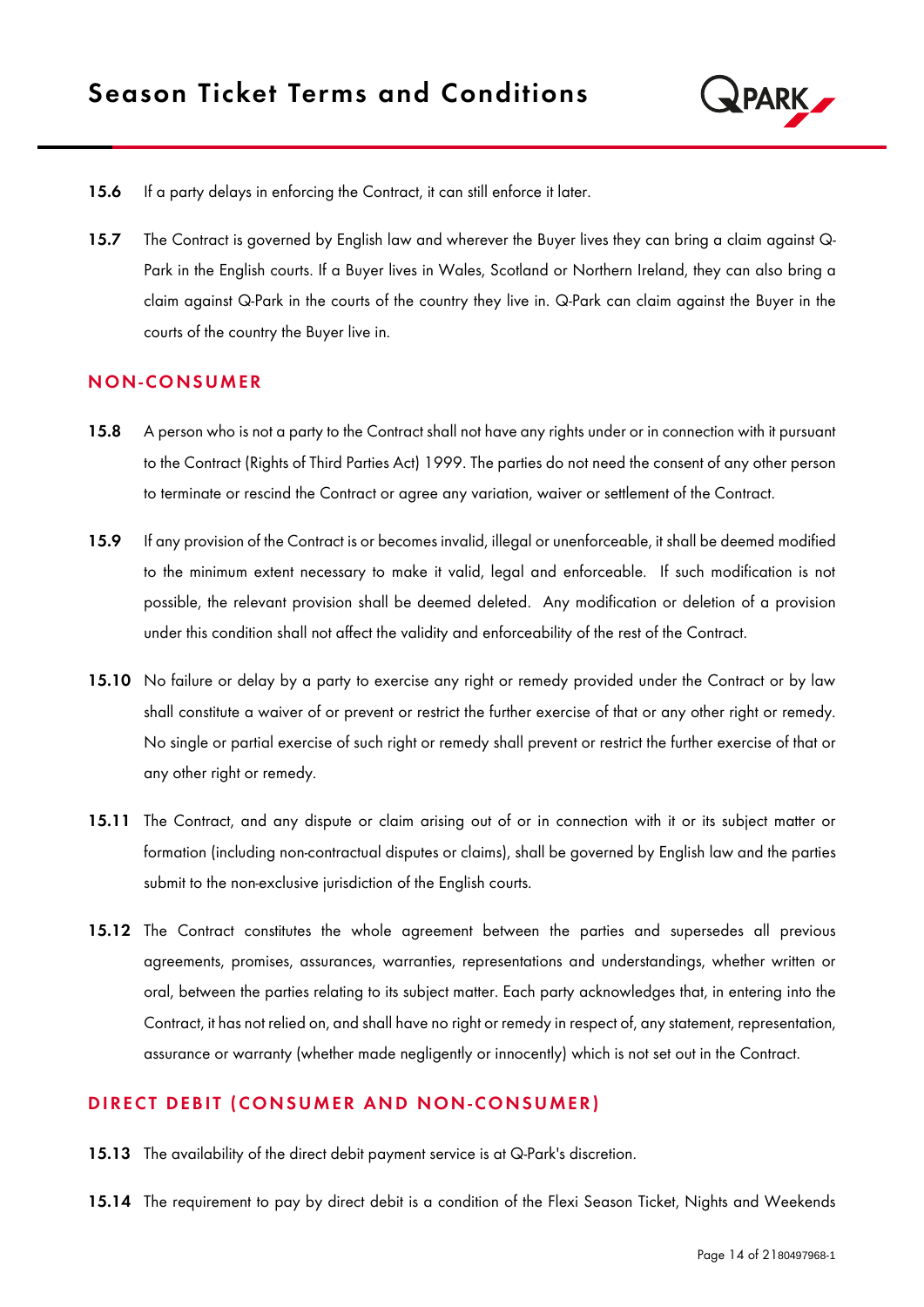

Season Ticket, Unlimited Season Ticket and Week Day Season Ticket.

- 15.15 The Buyer must complete the authorisation forms, and the Contract will not commence until the initial payment is completed.
- 15.16 The direct debit payment cannot be used to clear outstanding debts, and can only be used for future parking payments.
- 15.17 The timing of the direct debit payment shall be clearly communicated by Q-Park and set out in advance of the first payment.
- 15.18 The Buyer must ensure that the account linked to the direct debit has sufficient funds at all times, and the details are correct and up to date. The Buyer also agrees to continue the direct debit payment until such time that the payment is deemed not required by Q-Park in its absolute discretion.
- 15.19 In the event of a direct debit payment failing due to insufficient funds, inaccurate account details or cancellation, an administration charge of £20 plus VAT per event will be incurred, which the Buyer must pay, in addition to any costs incurrred by Q-Park in recovering any non-payment.

#### SMART UPGRADE (CONSUMER AND NON-CONSUMER)

- 15.20 The Buyer may be given the option to receive a Smart Upgrade.
- 15.21 The Buyer will be liable for all parking costs when parking in a non-Home Car Park pursuant to the Smart Upgrade at the tariff price minus a 15% discount.
- 15.22 Tariff prices can be changed from time to time and are available on the Q-Park Website.
- 15.23 An invoice will be generated for the Smart Upgrade at the end of each month relating to all uses of the Smart Upgrade in the previous month, and the payment will be taken via direct debit. No payments shall be deemed to have been received until Q-Park has received payment in cleared funds.
- 15.24 Entrance to a non-Home Car Park pursuant to the Smart Upgrade without an Access Card or QR Code Access Device, or outside of the days/times permitted by the Season Ticket, means that normal daily tariffs at the relevant Q-Park Car Park will apply, and require payment prior to exit.
- 15.25 The Smart Upgrade does not guarantee the Buyer a parking space in any Q-Park Car Park.
- 15.26 Q-Park and the Buyer can cancel the Smart Upgrade functionality by giving 14 days written notice. For the avoidance of doubt, this does not impact on the Contract in respect of the relevant Season Ticket to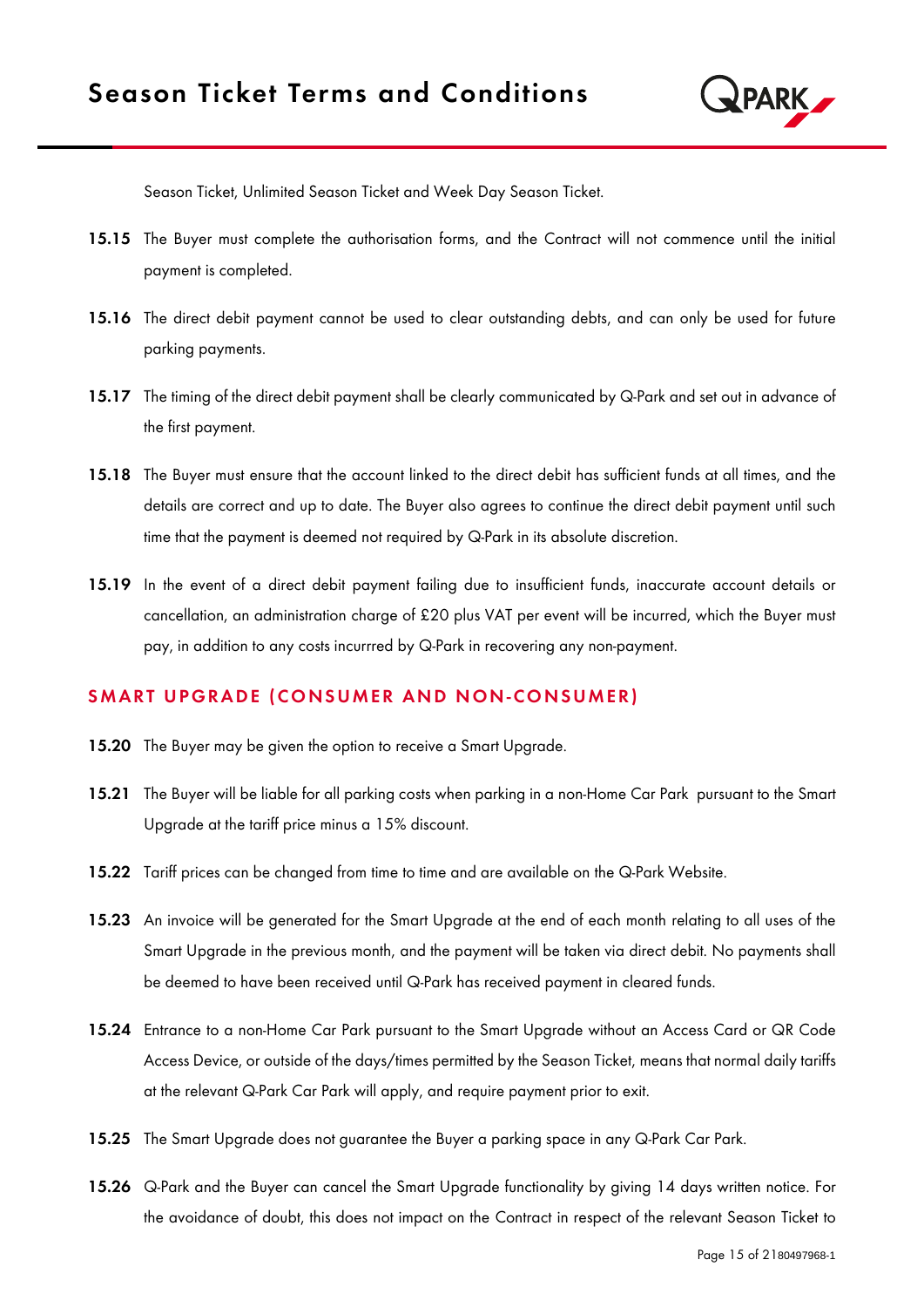

the Home Car Park.

April 2022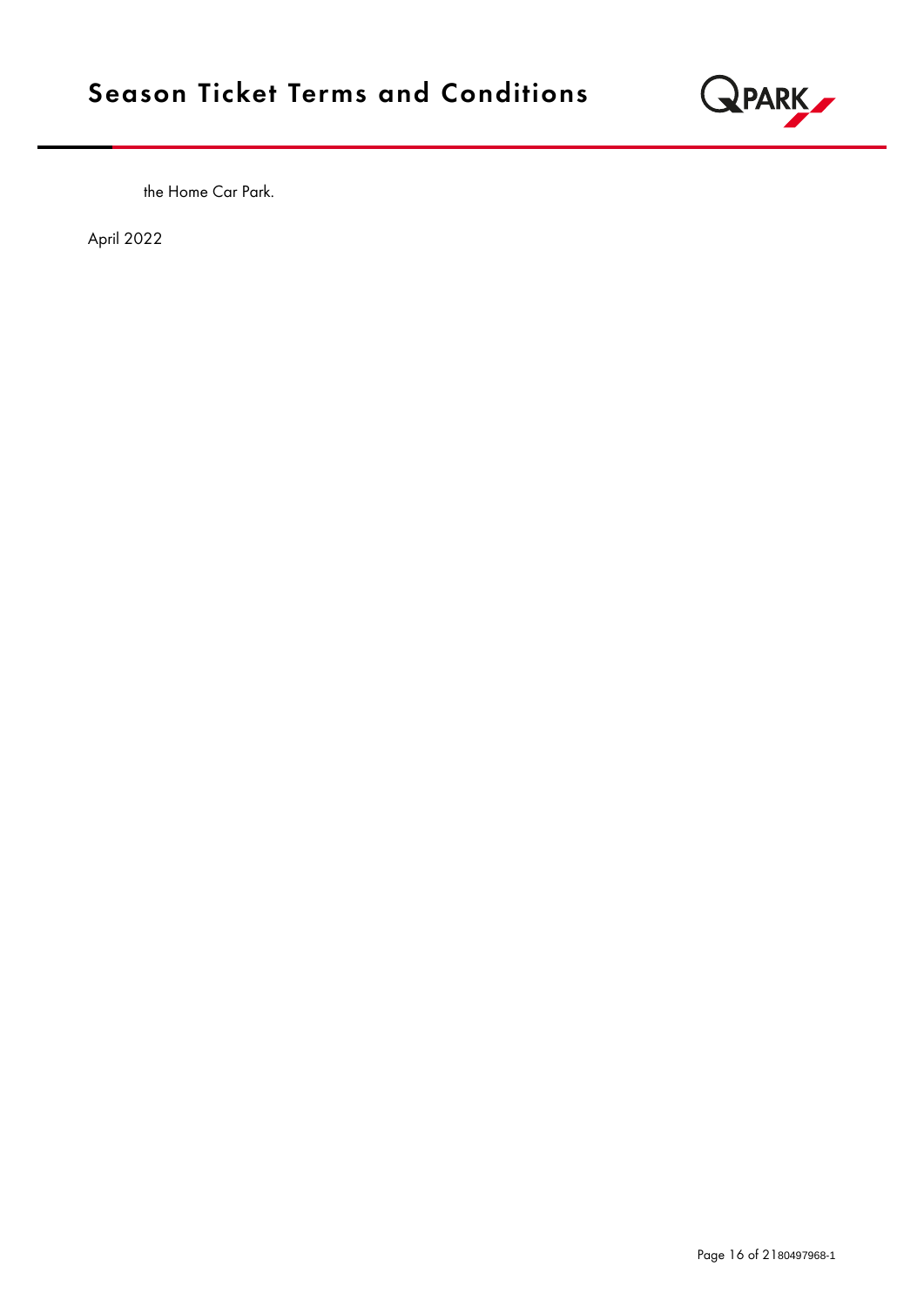

## Appendix 1

# IMPORTANT NOTICE - ENTRY TO AND USE OF ALL Q-PARK CAR PARKS IS SUBJECT TO THESE CAR PARK TERMS OF USE

ALL CUSTOMERS ARE REQUESTED TO READ THESE CAR PARK TERMS AND CONDITIONS CAREFULLY AND TO FOLLOW THE RECOMMENDED PROCEDURES. THEY ARE FOR YOUR BENEFIT. SHOULD YOU WISH TO MAKE A COMPLAINT YOU ARE REQUESTED TO FOLLOW THE COMPLAINTS PROCEDURE SET OUT IN CONDITION 2 BELOW, WHICH WILL ENSURE THAT YOUR COMPLAINT IS DEALT WITH EFFICIENTLY.

### YOUR ATTENTION IS PARTICULARLY DRAWN TO CONDITION 1 AND 10.

## **1. OUR LIABILITY**

1.1 Customers are asked to remember that a public car park is open to everyone. The staff have instructions to remove persons misbehaving themselves however, we cannot guarantee the security of you, your vehicle or its contents. Accordingly, we, our servants and agents will accept liability in respect of any loss or theft or damage to your vehicle and/or liability for death or personal injury only where the same is proved and to the extent that is proved to be caused by our negligence, wilful act or default or breach of statutory duty or that of our servants and agents.

## 2. **COMPLAINTS**

- 2.1 Should you and/or your vehicle suffer damage whilst in a Q-Park Car Park or should you lose the vehicle or any of your possessions from the vehicle whilst it is in a Q-Park Car Park, you are requested to:
	- (a) immediately to inform a member of staff to the occurrence;
	- (b) in the case of theft, report it to the Police and make a note of the reference number;
	- (c) notify your insurers promptly.
- 2.2 If you consider that you have a claim against Q-Park within Condition 1, we request that you promptly after the discovery of the loss or damage, give written notice containing full details of the occurrence to us at our head office: Q-Park Limited, 1 East Parade, Leeds, LS1 2Ad.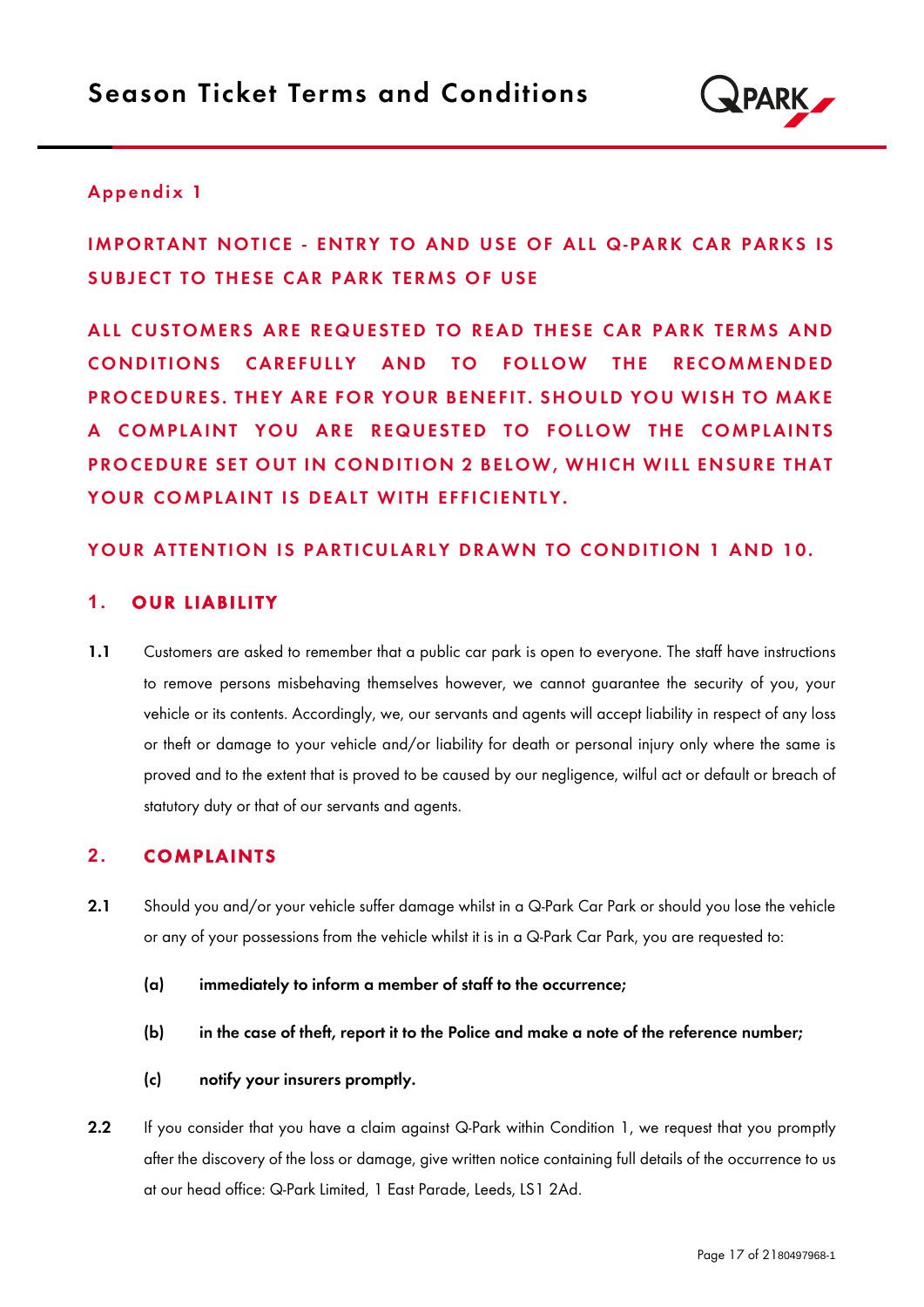

- 2.3 Before submitting a complaint to Q-Park, you are requested to check Condition 1 and to satisfy yourself that the subject matter of your claim falls within our area of responsibility.
- 2.4 Failure to comply with the above procedure may prejudice your position.

## **3. SECURING YOUR VEHICLE**

- 3.1 Unless requested by us or one of our employees or agents not to do so, or you have a good reason not to do so, please ensure that before you leave the Q-Park Car Park:
	- (a) your vehicle is securely locked;
	- (b) all the windows of your vehicle are securely closed;
	- (c) if your vehicle is fitted with a steering lock or similar security device, that it is engaged.

## **4. POSSESSIONS**

4.1 Wherever possible, please ensure that you take your possessions with you when you leave your vehicle. If you have to leave your possessions in your vehicle make sure they are out of sight. You are reminded that your motor insurance policy may not cover possessions in vehicles. It may be possible for you to arrange separate insurance cover for possessions, and we recommend that you do so.

## **5. COURTESY TO OTHER CUSTOMERS**

5.1 Should you damage another customer's vehicle you are requested to report the matter immediately to a member of our staff and give them the registration number of your vehicle and the damaged vehicle.

#### **6.** SAFETY IN THE CAR PARK

- 6.1 Car parks are to be used only for lawful purposes.
- 6.2 Car parks can be dangerous:
	- (a) please drive carefully in the Q-Park Car Park and obey the directional signs and speed limit;
	- (b) after you have parked your vehicle please proceed to the nearest exit. All exits are signposted;
	- (c) do not wander about the Q-Park Car Park;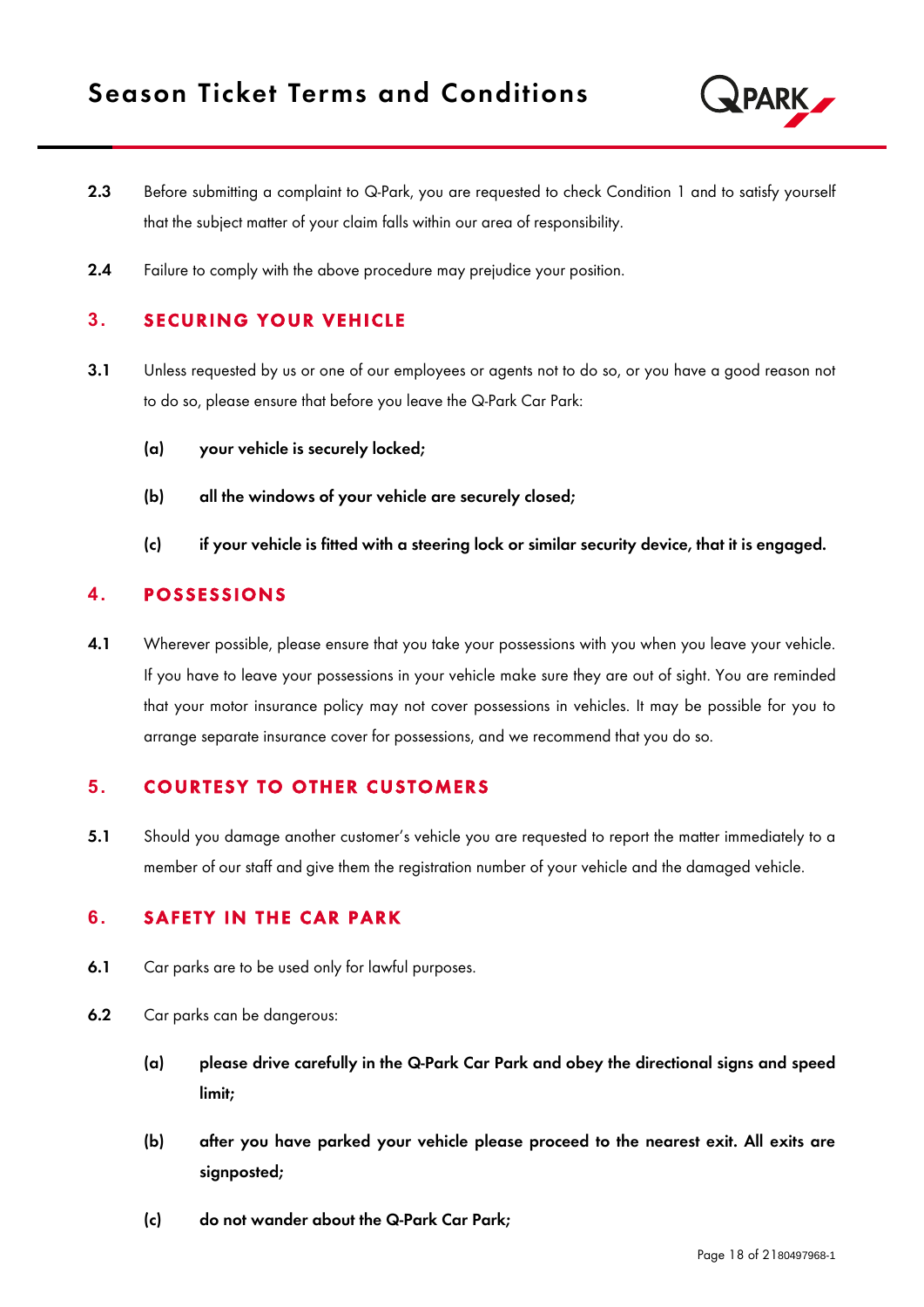

- (d) keep a careful eye on people in your care;
- (e) do not permit children to play in the Q-Park Car Park.

## **7.** TICKETS

- 7.1 The ticket issued to you is for use only for the vehicle in respect of which it is issued. A ticket (including a Season Ticket) does not entitle you (unless otherwise specified by us) to any particular space in the Car Park or to priority over other customers. Payment for a ticket (including a Season Ticket) does not guarantee you a parking space. All Season Tickets remain our property and it must be returned to us on expiration.
- 7.2 We reserve the right to refuse to release your vehicle from the Q-Park Car Park if you are unable to produce a valid car parking ticket/Season Ticket until we have made such enquiries as we consider reasonable. Failure to produce a valid ticket or valid Season Ticket may therefore delay your departure.
- 7.3 If you are unable to produce a valid car parking ticket/Season Ticket you will be charged at the normal daily tariffs for the full time spent parked in the Q-Park Car Park.

## 8. **AGENCY**

8.1 Every person who enters into a contract with Q-Park for the parking of a vehicle at the Car Park, whether by purchasing a ticket or otherwise, does so on behalf of themselves and all other persons having proprietary, possessory or other financial or material interest in the vehicle and/or its contents.

## **9. MOVING AND RELOCATION OF VEHICLES**

- 9.1 We reserve the right to move any vehicle within a Q-Park Car Park by driving or other means to such extent as we, our servants or agents at their discretion think necessary to avoid obstruction, for the more efficient arrangement of parking facilities and/or for health and safety reasons.
- 9.2 We reserve the right, where a Q-Park Car Park has to be closed permanently, temporarily in whole or in part, evacuated or in cases of emergency, to remove any vehicle at such a time to any other reasonably convenient Q-Park Car Park.
- 9.3 To the extent that it may be necessary in relation to the above, we, our servants and/or agents shall have the right to drive or by other means take the vehicle on the public highway.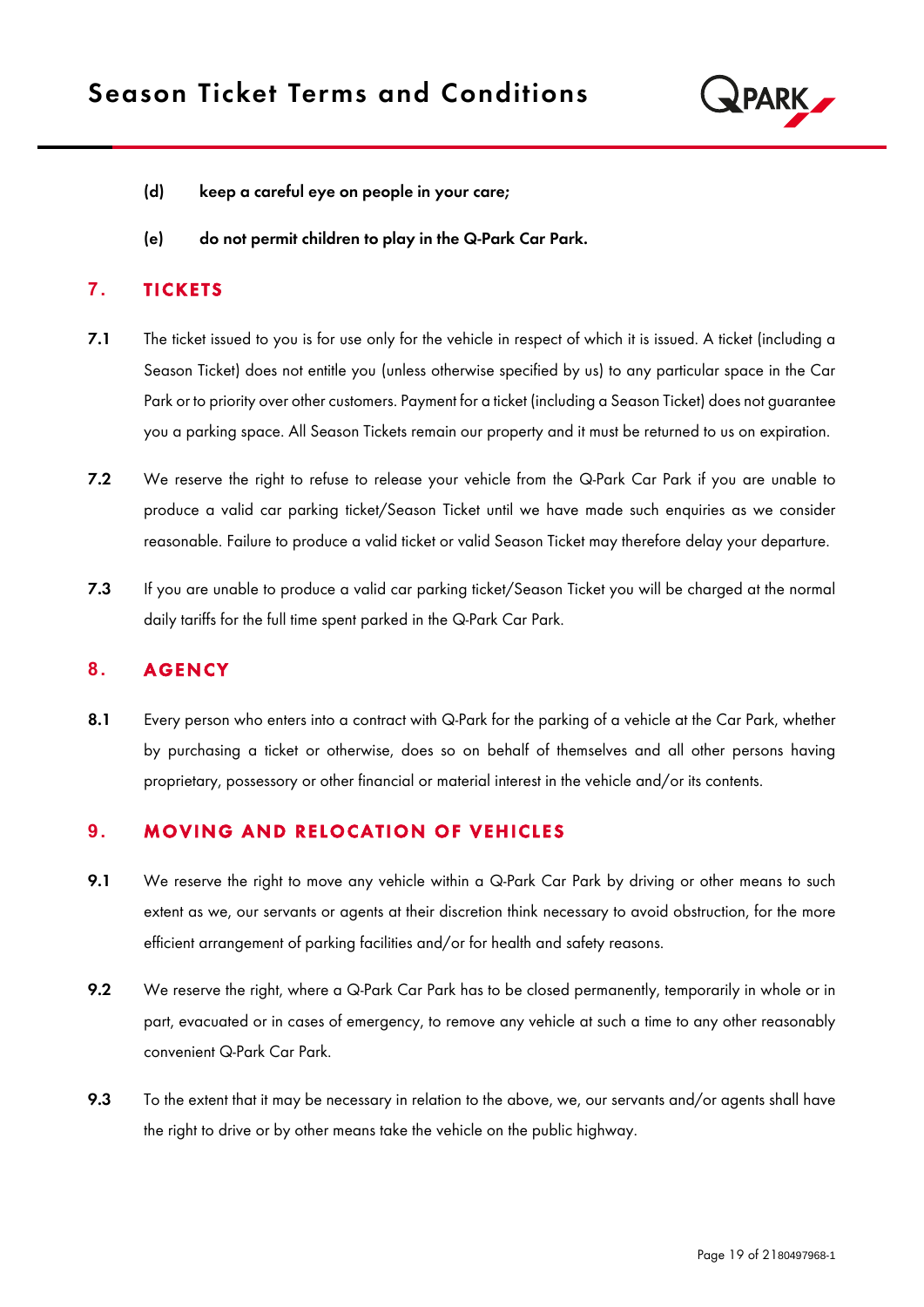

## **1 0.** L IEN S

- 10.1 Every vehicle in a Q-Park Car Park is subject to a lien for all charges due or accruing from you to us, such liens to be in existence whenever the vehicle is in a Q-Park Car Park. If such charges due are not satisfied within 28 days of notice given by us of our intention to sell the vehicle if payment is not made, we may sell your vehicle by auction or otherwise, and the proceeds of the sale will be applied in and towards satisfaction of all sums owing to us by you together with the reasonable expenses of such sale, and in connection with such sale we shall be entitled to deduct reasonable garage charges in respect of the period during which the vehicle is in our possession.
- 10.2 Any balance of purchase price remaining after the satisfaction of such sums due to us shall be held by us on behalf of the registered owner of the vehicle. Notice of intention to sell the vehicle if payment is not made shall be deemed to have been properly and sufficiently given by the sending of written notice by prepaid post, addressed to the registered owner at their last known address, whether or not the same is actually received.

## 11. **TARIFF**

- 11.1 The applicable daily tariffs shall be displayed from time to time on the Tariff Board at each Q-Park Car Park.
- 11.2 If you have a Season Ticket, car parking prices will be dealt with in the documentation provided to you.

# **12. PROHIBITED ACTIVITIES**

- 12.1 No vehicle shall be towed into a Q-Park Car Park and no work on or cleaning of vehicles by customers or their agents shall be done in a Q-Park Car Park.
- 12.2 No activity in connection with the selling, hiring or other disposal of the vehicle shall be carried out in a Q-Park Car Park.

## **13. DEFINITIONS**

13.1 'Vehicle' shall mean the vehicle, which is received into a Q-Park Car Park and shall include any mechanical device or wheels or tracks, its equipment and accessories.

# 14. VARIATIONS OF THE CAR PARK TERMS OF USE

No person has authority to vary or alter these Car Park Terms of Use unless such variation is in writing